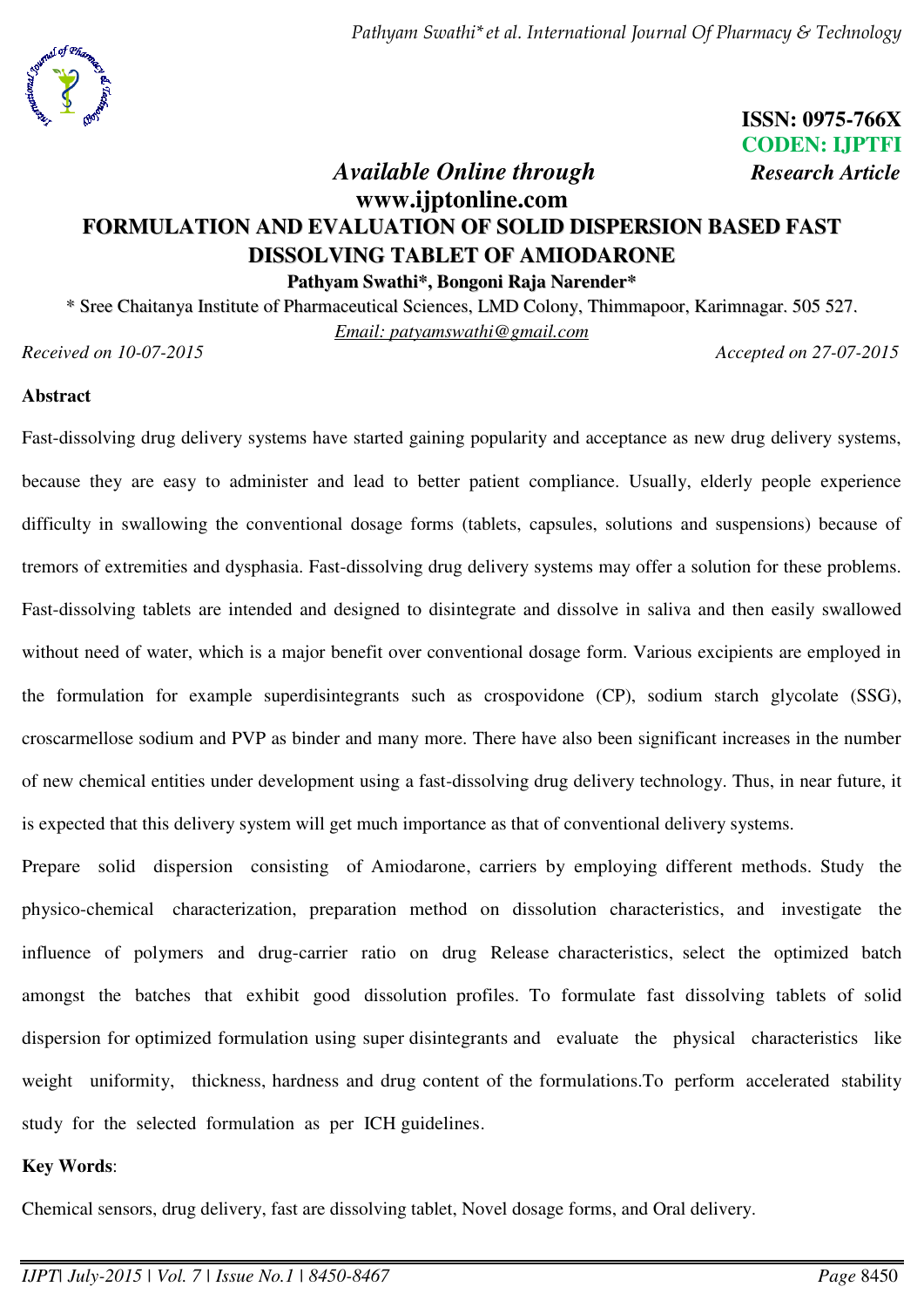#### **Introduction**

Drug delivery systems (DDS) are a strategic tool for expanding markets/indications, extending product life cycles and generating opportunities. Oral administration is t+he most popular route for systemic effects due to its ease of ingestion, pain, avoidance, versatility and most importantly, patient compliance. Also solid oral delivery systems do not require sterile conditions and are therefore, less expensive to manufacture. Patient compliance, high-precision dosing, and manufacturing efficiency make tablets the solid dosage form of choice. Excipients and equipments choices will be significantly affected should solid dosage form technologies change in response to the unprecedented shifts in the drug discovery such as genomics. Injections generally are not favoured for use by patients unless facilitated by sophisticated auto injectors. Inhalation is one good alternative system to deliver these drugs, but the increased research into biopharmaceuticals so far has generate predominantly chemical entities with low molecular weights.

#### **Fast- Dissolving Tablets**

Fast-disintegrating and fast-dissolving tablets are becoming popular as novel delivery systems for drug administration. They are more convenient for children, elderly patients, patients with swallowing difficulties, and in the absence of potable liquids. The most desirable formulation for use by the elderly is one that is easy to swallow easy to handle. Taking these requirements into consideration, attempts have been made to develop a fastdisintegrating tablet. Since such a tablet can disintegrate in only a small amount of water in the oral cavity, it is easy to take for any age patient, regardless of time or place. For example, it can be taken anywhere at any time by anyone who do not have easy access to water. It is also easy to dose the aged, bed-ridden patients, or infants who have problems swallowing tablets and capsules. Recently, many companies have researched and developed various types of fast-disintegrating dosage forms.15,16

#### **Advantage of fast disintegrating drug delivery system (FDDS):**15,16

- Ease of administration to patients who refuse to swallow a tablet, such as pediatric and geriatric patients, mentally ill, disabled and uncooperative.
- Convenience of administration and accurate dosing as compared to liquids.
- No need of water to swallow the dosage from, which is highly convenient feature for patients who are traveling and do not have immediate access to water.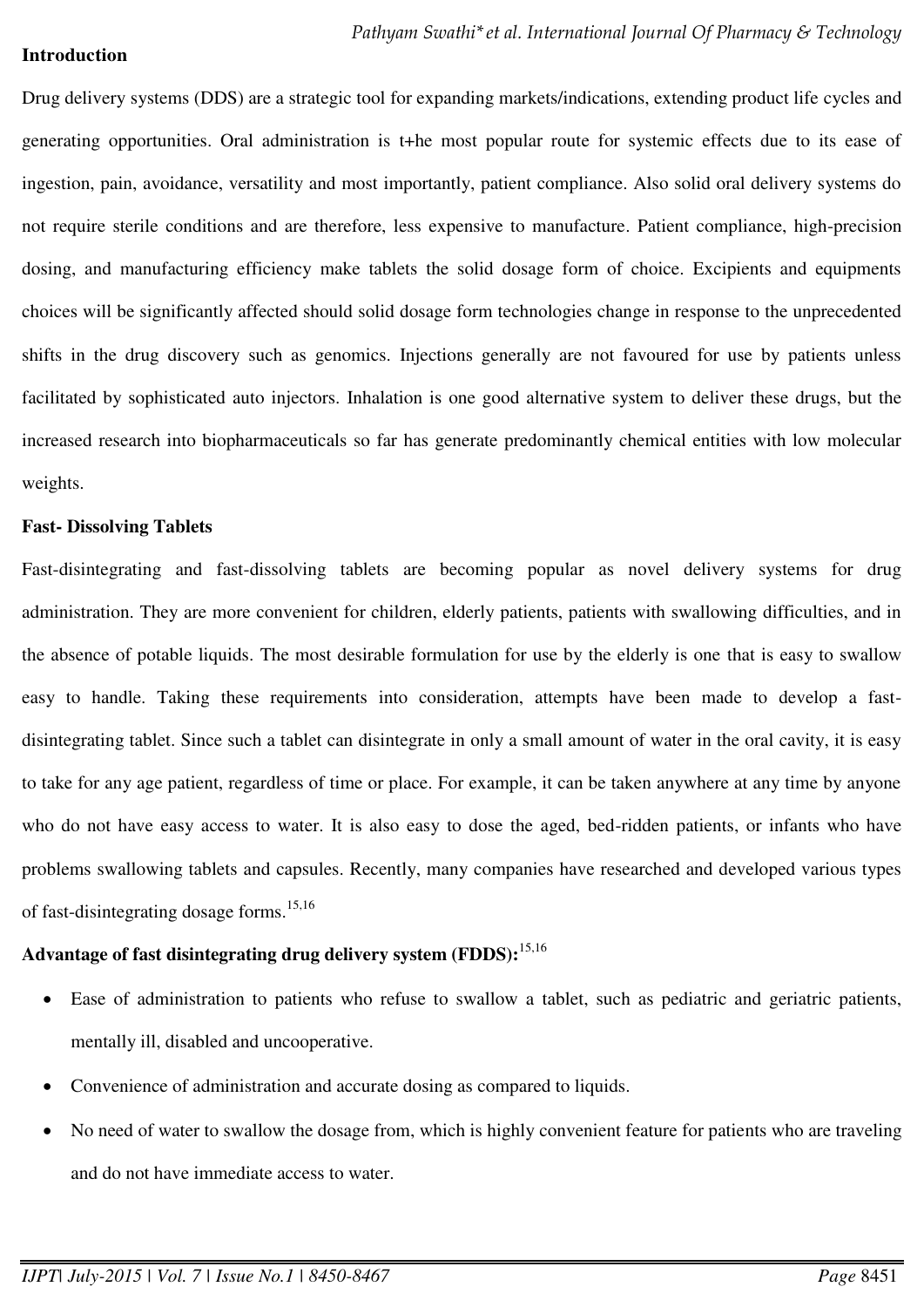*Pathyam Swathi\*et al. International Journal Of Pharmacy & Technology* 

- Good mouth feel property of FDDS helps to change the basic view of medication as "bitter pill", particularly for pediatric patients.
- Ability to provide advantages of liquid medication in the form of solid preparation.
- Rapid dissolution of drug and absorption, which may produce rapid onset of action.
- Some drugs are absorbed from the mouth, pharynx and esophagus as the saliva passes down into the stomach; in such cases bioavailability of drugs is increased.
- Pregastric absorption can result in improved bioavailability and as a result of reduced dosage, improved clinical performance through a reduction of unwanted effects.

### Limitations of FDDS:  $15, 16$

The tablets usually have insufficient mechanical strength. Hence, careful handling is required, and may leave unpleasant taste and/or grittiness in mouth if not formulated properly.

### **Disintegration Mechanisms:**  $^{20,1}$

The materials used as disintegrants include starches, agar, amylose, cellulose and its derivatives, gum and its derivatives, gelatin, resins, and silicone compounds. A few mechanisms of action of disintegrants have been proposed. The first mechanism is evolution of gas from an effervescent couple, e.g., sodium bicarbonate with citric acid upon absorption of water. The expansion of gas can be enough to cause the tablet to disintegrate.

### **Definition of solid dispersions**

Solid dispersion Is " the dispersion of one or more active ingredients in an inert carrier matrix at solid-state prepared by the melting (fusion), solvent or melting- solvent method"

### **Materials and Methods**

### **Materials**

**Amiodarone** was procured as a gift sample from Chandra lab hydrabad , Sperdisintegrating agent was procured as a gift sample from ESSEL fine chem. Mumbai, monnitol, poly thylene lycol6000 , urea, crospovidone, micro crystalline cellulose, cros carmellose sodium, Magnesium stearate comphore , methenal fromS.D. fine chem., Mumbai. All other materials were of analytical reagent grade.

### **Preparation of solid dispersions of Amiodarone**

Solid dispersions were prepared by different methods like solvent evaporation and fusion method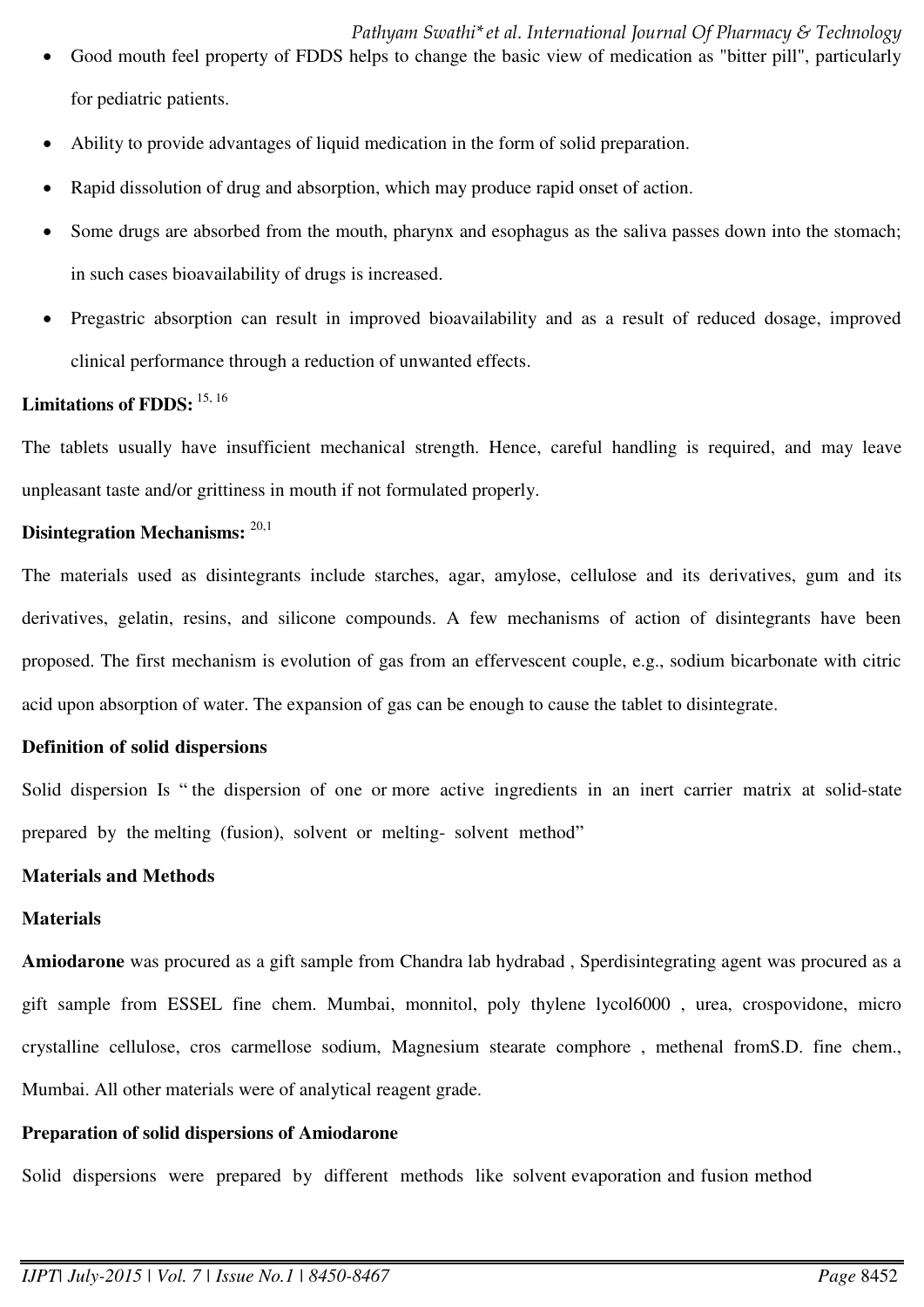Solvent evaporation method: Amiodorone and each of water soluble carrier PEG 6000. Urea and Mannitol were weighed accurately in various ratios (1:1, 1:2 and 1:3) and transferred to beaker containing sufficient quantity of acetone to dissolve. The solvent was evaporated at room temperature. The resulting solid dispersion was stored for 24 hrs in a desiccator to congeal. Finally, dispersion were passed through sieve no.85 and stored in desiccator till further use.

**Fusion Method:** Each of water soluble carrier PEG 6000, Urea and Mannitol were weighed accurately in various ratios (1:1, 1:2 and 1:3) and melted in a porcelain dish at 80-85ºC and to this calculated amount of Amiodorone was added with thorough mixing for 1-2 minutes followed by quick cooling. The dried mass was then pulverized by passing through sieve no.85 and stored in a dessicator until used for further studies. Solid dispersions were prepared using compositions as given in Table No.5.

# **Preparation of Fast Dissolving Tablets of Amiodarone Solid Dispersion by Direct Compression Method**

Solid dispersion of Amiodarone: Urea (1:2 ratio) equivalent weight of drug prepared by fusion method were taken and mixed with directly compressible diluent, superdisintegrants and other excipients in a plastic container. Table No.6 gives composition of the tablet formulation. Powder blend were directly compressed using 9mm, round-shaped flat punch in a multi station tablet compression machine.

#### **Evaluation parameters for fast dissolving tablets of Solid dispersion of amiodarone**

#### **Active pharmaceutical ingredient (API) characterization:-**

#### **Organoleptic evaluation:**

These are preliminary characteristics of any substance which is useful in identification of specific material. Organoleptic Evaluation Amiodran shows White to off white powder , Solubility insoluble in water and freely soluble at phosphate buffer

### **PRECOMPRESSION PARAMETERS**

#### **Bulk density:**

Bulk density of powdered blend was determined by pouring gently through a glass funnel into 50 ml graduated cylinder. The volumes occupied by the samples were recorded. Bulk density was calculated as:

*Bulk density = weight of sample in gram /volume occupied by the sample*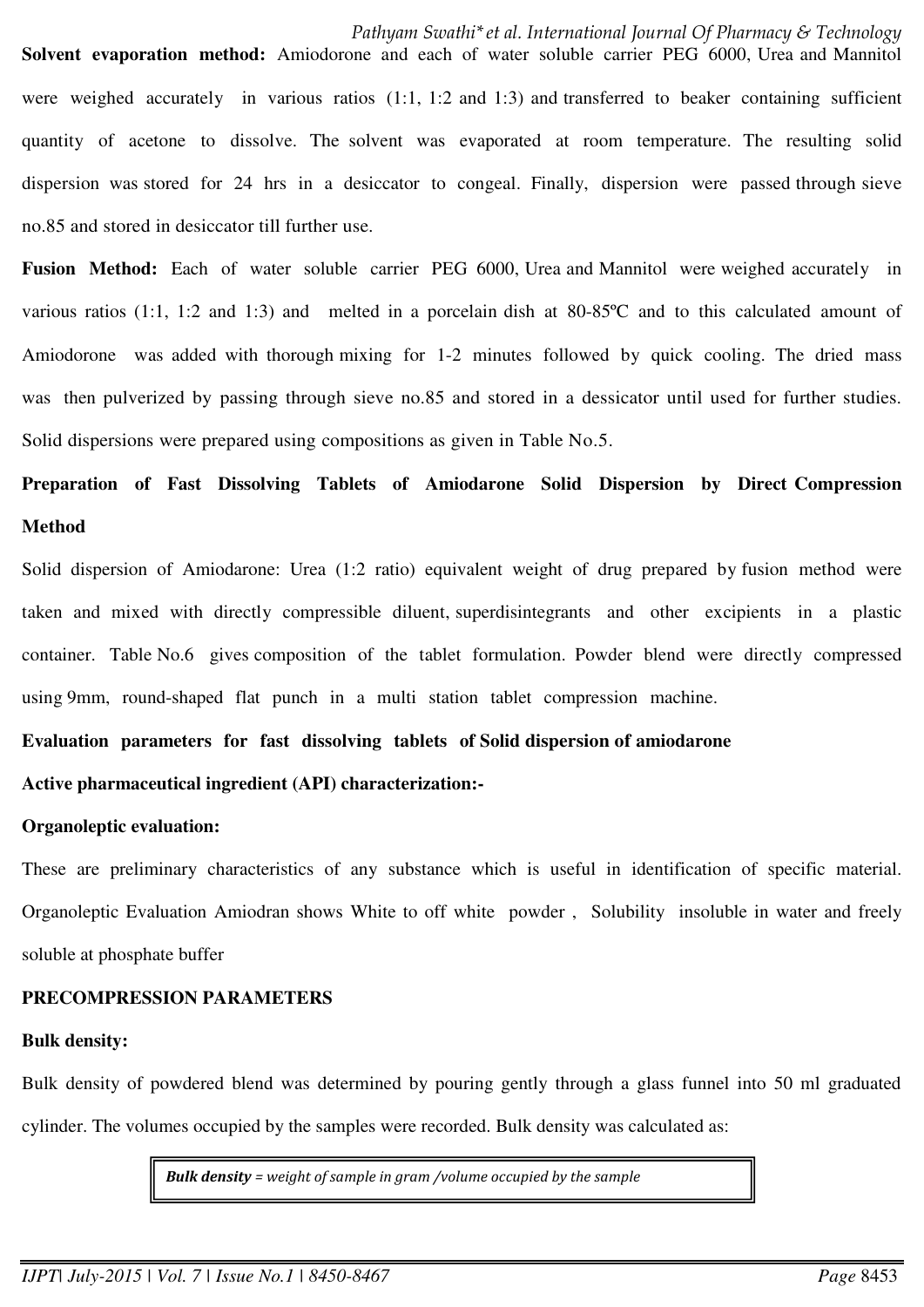### **Tapped density:**

Tapped density was determined by using Electro lab density tester, which consists of a graduated cylinder mounted on a mechanical tapping device. An accurately weighed sample of powder was carefully added to the cylinder with the aid of a funnel. Typically, the initial volume was noted, and the sample is then tapped (500, 750 or 1250 tapping) until no further reduction in volume is noted or the percentage of difference is not more than 2%.

A sufficient number of taps should be employed to assure reproducibility for the material in question. Volume was noted and taped density is calculated using following formula.

*Tapped density = Wt. of sample in gm / Tapped volume* 

### **Compressibility Index and Hausner ratio:**

In recent years the compressibility index and the closely related Hausner ratio have become the simple, fast, and popular methods of predicting powder flow characteristics. Both the compressibility index and the Hausner's ratio were determined by using bulk density and the tapped density of a powder.



### **Angle of Repose: (USP29-NF-24)**

The angle of repose has been used to characterize the flow properties of solids. Angle of repose is a characteristic related to inter particulate friction or resistance to movement between particles. This is the maximum angle possible between surface of pile of powder or granules and the horizontal plane.

$$
\tan \theta = h / r
$$

$$
\theta = \tan^{-1} h / r
$$

Where,  $\theta$  = angle of repose, h = height, r = radius.

A funnel was fixed at a height approximately of 2-4 cm over the platform. The loose powder was slowly passed along the wall of funnel, till the cone of the powder formed .Determine the angle of repose by measuring the height of the cone of powder and radius of the heap of powder.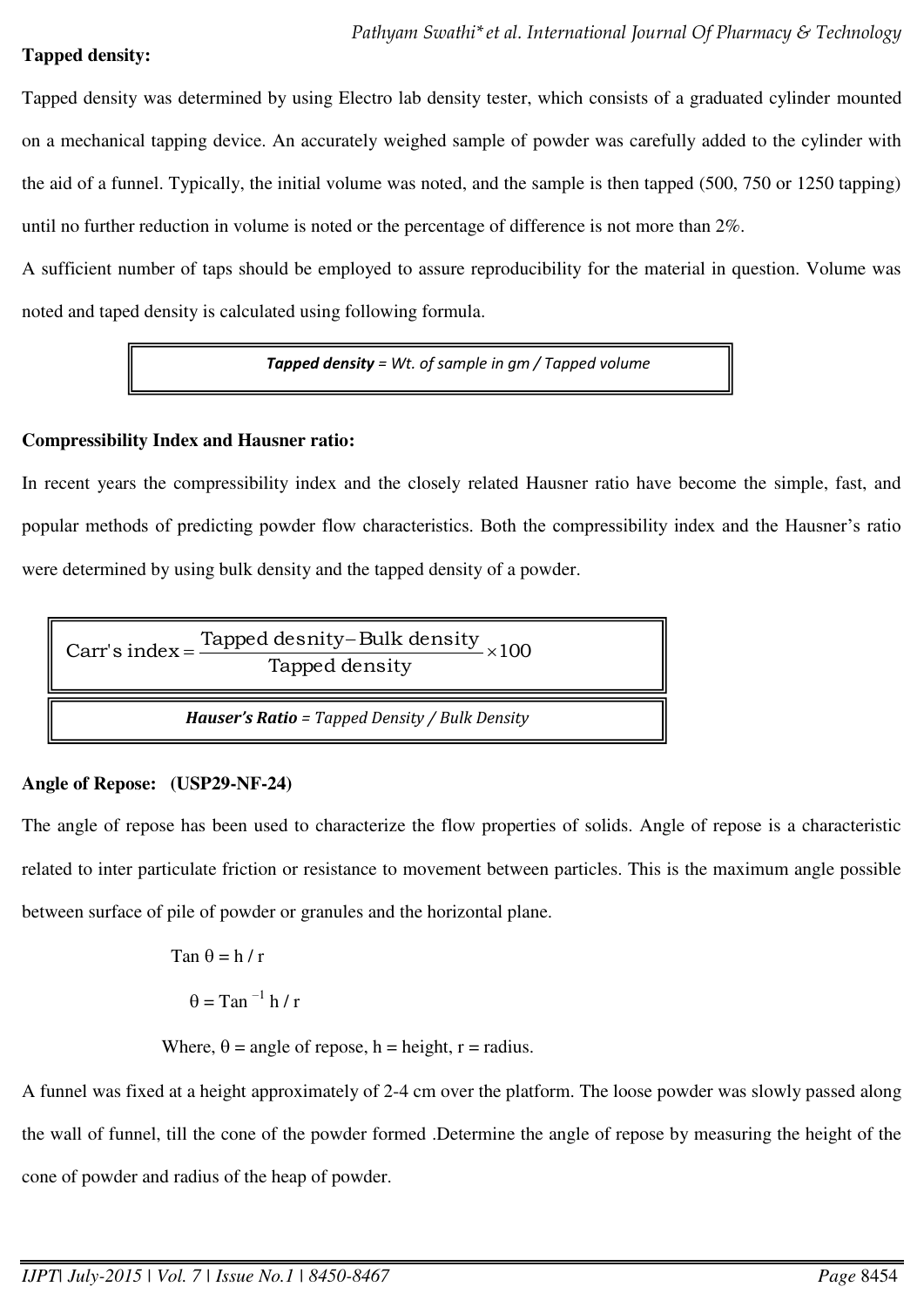#### **Post Compression Parameters**

The quantitative evaluation and assessment of a tablets chemical, physical and bioavailability properties are important in the design of tablets and to monitor product quality. There are various standards that have been set in the various pharmacopoeias regarding the quality of pharmaceutical tablets. These include the diameter, size, shape, thickness, weight, hardness, disintegration and dissolution characters.

#### **Physical Appearance:**

The general appearance of a tablet, its identity and general elegance is essential for consumer acceptance, for control of lot-to-lot uniformity and tablet-to-tablet uniformity. The control of general appearance involves the measurement of size, shape, colour, presence or absence of odour, taste etc.

#### **Size & Shape:**

It can be dimensionally described & controlled. The thickness of a tablet is only variables. Tablet thickness can be measured by micro-meter or by other device. Tablet thickness should be controlled within a  $\pm$  5% variation of standard value.

#### **Weight variation test:**

This is an in process quality control test to ensure that the manufacturers control the variation in the weight of the compressed tablets, different pharmacopoeia specify these weight variation tests. These tests are primarily based on the comparison of the weight of the individual tablets of a sample of tablets with an upper and lower percentage limit of the observed sample average. The USP has provided limits for the average weight of uncoated compressed tablets. These are applicable when the tablet contains 50mg or more of the drug substance or when the latter comprises 50% or more, by weight of the dosage form.

#### **Method:**

Twenty tablets were weighed individually and the average weight was calculated. The individual tablet weights are then compared to the average weight. Not more than two tablets should differ in their average weight by more than percentages stated in USP. No tablet must differ by more than double the relevant percentage.

**Thickness and diameter**: The thickness and diameter of 10 tablets were recorded during the process of compression using vernier calipers.

**Friability:** Friction and shock are the forces that most often cause tablets to chip, cap or break. The friability test is closely related to tablet hardness and designed to evaluate the ability of the tablet to withstand abrasion in packaging,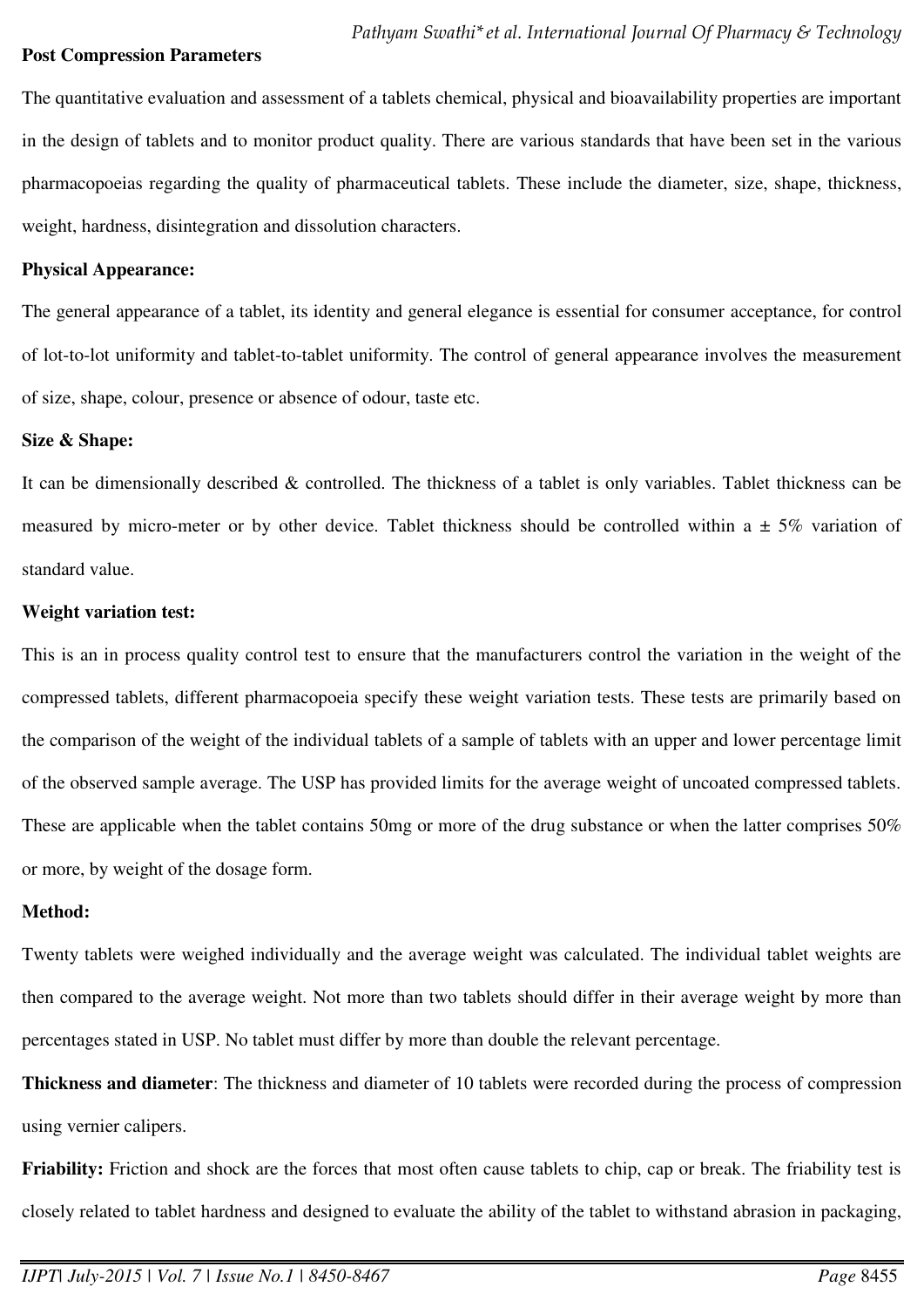*Pathyam Swathi\*et al. International Journal Of Pharmacy & Technology*  handling and shipping. It is usually measured by the use of the Roche friabilator.

### **Method:**

A number of tablets are weighed and placed in the apparatus where they are exposed to rolling and repeated shocks as they fall 6 inches in each turn within the apparatus. After four minutes of this treatment or 100 revolutions, the tablets are weighed and the weight compared with the initial weight. The loss due to abrasion is a measure of the tablet friability. The value is expressed as a percentage. A maximum weight loss of not more than 1% of the weight of the tablets being tested during the friability test is considered generally acceptable and any broken or smashed tablets are not picked.

The percentage friability was determined by the formula:

% Friability =  $(W_1-W_2) / W_1 X 100$ 

 $W_1$  = Weight of tablets before test

 $W_2$  = Weight of tablets after test

### **IN VITRO disintegration time**

For a drug to be absorbed from a solid dosage form after oral administration, it must first be in solution, and the first important step toward this condition is usually the break-up of the tablet; a process known as disintegration. The disintegration test is a measure of the time required under a given set of conditions for a group of tablets to disintegrate into particles which will pass through a 10 mesh screen. Generally, the test is useful as a quality assurance tool for conventional dosage forms.

### **Method:**

The U.S.P. device to test disintegration uses 6 glass tubes that are open at the top and 10 mesh screen at the bottom end. To test for disintegration time, one tablet is placed in each tube and the basket rack is positioned in a 1-L beaker of water, simulated gastric fluid or simulated intestinal fluid at  $37 \pm 2^{0}$ C such that the tablet remain 2.5 cm below the surface of liquid on their upward movement and not closer than 2.5 cm from the bottom of the beaker in their downward movement. Move the basket containing the tablets up and down through a distance of 5-6 cm at a frequency of 28 to 32 cycles per minute. Floating of the tablets can be prevented by placing perforated plastic discs on each tablet. According to the test the tablet must disintegrate and all particles must pass through the 10 mesh screen in the time specified. If any residue remains, it must have a soft mass. If one or two tablets fail to disintegrate, the test is repeated using 12 tablets.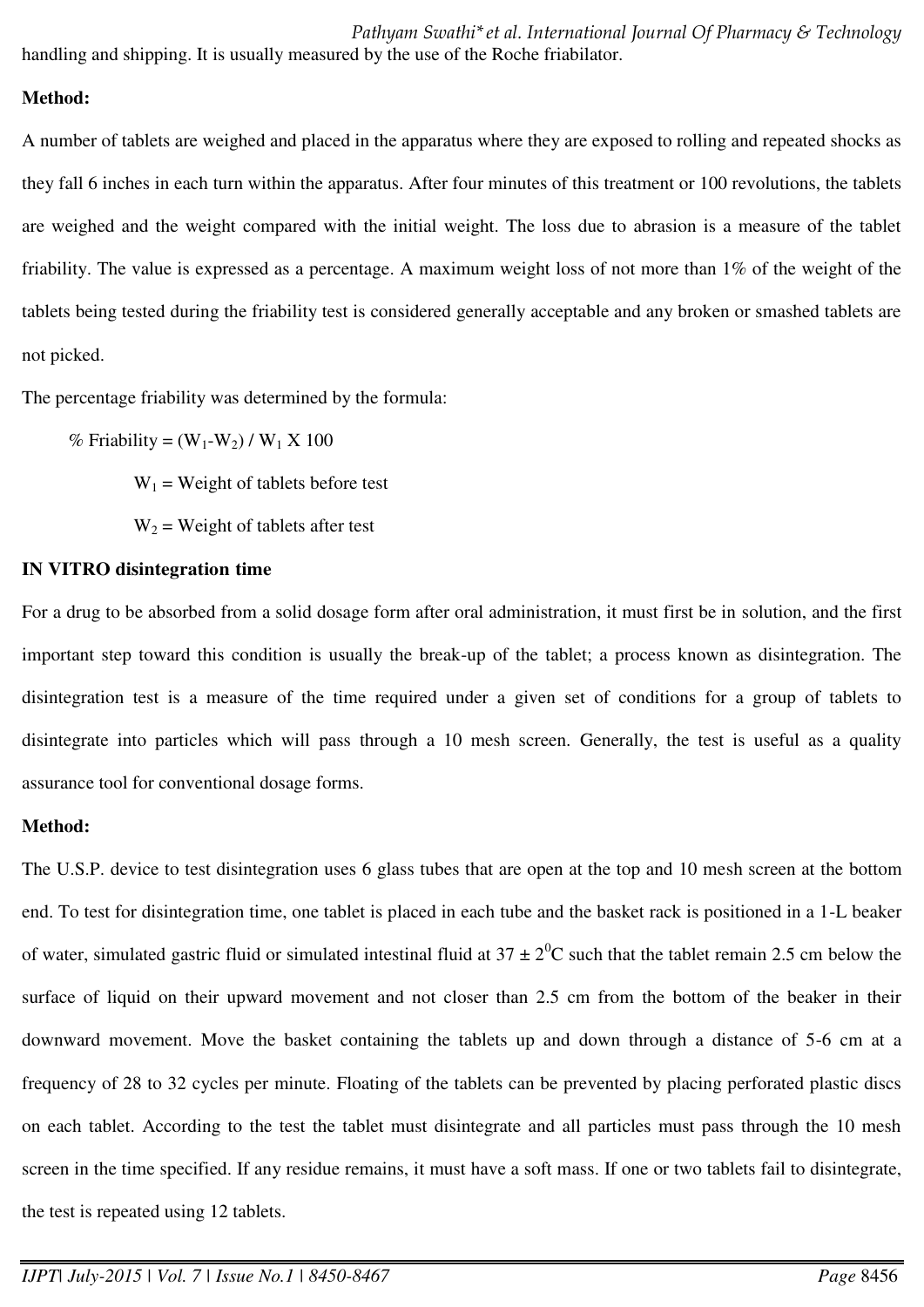*Pathyam Swathi\*et al. International Journal Of Pharmacy & Technology*  **Disintegration time:** Uncoated tablet: 5-30 minutes.

#### **Coated tablet:** 1-2 hours

#### **IN VITRO dissolution studies**

IN VITRO dissolution study was performed by using USP dissolution testing apparatus 2 (Paddle method). Weighed tablets from different batches were kept in a flask of the dissolution apparatus containing 500 ml of pH 6.8 Phosphate buffer dissolution medium maintained at  $37 \pm 0.5^{\circ}$ C and at a speed of 50 rpm. Aliquot of dissolution medium (5 ml) was withdrawn at specific time intervals and the samples were replaced with fresh dissolution medium. Aliquot were analyzed spectrophotometrically at 242 nm against Suitable blank using UV-visible spectrophotometer.

#### **Stability studies**

Stability studies were carried out according to ICH guidelines by exposing the Formulations F6 in their final packing mode to the temperature  $40\pm2\degree C$  and relative humidity  $75\pm5\degree\%$  in programmable environmental test chamber (CHM-10S, Remi Instruments Ltd., Mumbai, India). Aliquot were withdrawn at 30 and 60 days and analyzed for change in drug content and disintegration time.

#### **Results and Discussion**

#### **Discussion**

#### **Calibration Curve of Amiodarone**

The calibration curve of Amiodarone was obtained in the range of 2 to 10 µg at the wavelength of 242 nm. It has shown good linearity with a regression coefficient of  $0.9975(r^2 \text{ value})$ .

#### **Solid Dispersions of Amiodarone With Mannitol, Urea And PEG 6000**

#### **IN VITRO dissolution studies of Amiodarone and its solid dispersions**

*IN VITRO* dissolution test results indicate complete dissolution of drug from all its solid dispersion within 30min figure. Among the different methods of preparation of solid dispersion, fusion method was found to be most effective. The formulation SD1H showed highest drug release within 30min.

### **Evaluation Parameters for Fast Dissolving Tablets of Amiodarone**

#### **Precompression Parameters**

The values for angle of repose were found in the range of 32°-39°. Bulk densities and tapped densities of various formulations were found to be in the range of  $0.41\pm0.006$  to  $0.721\pm0.007$  (g/cc) and  $0.483\pm0.01$  to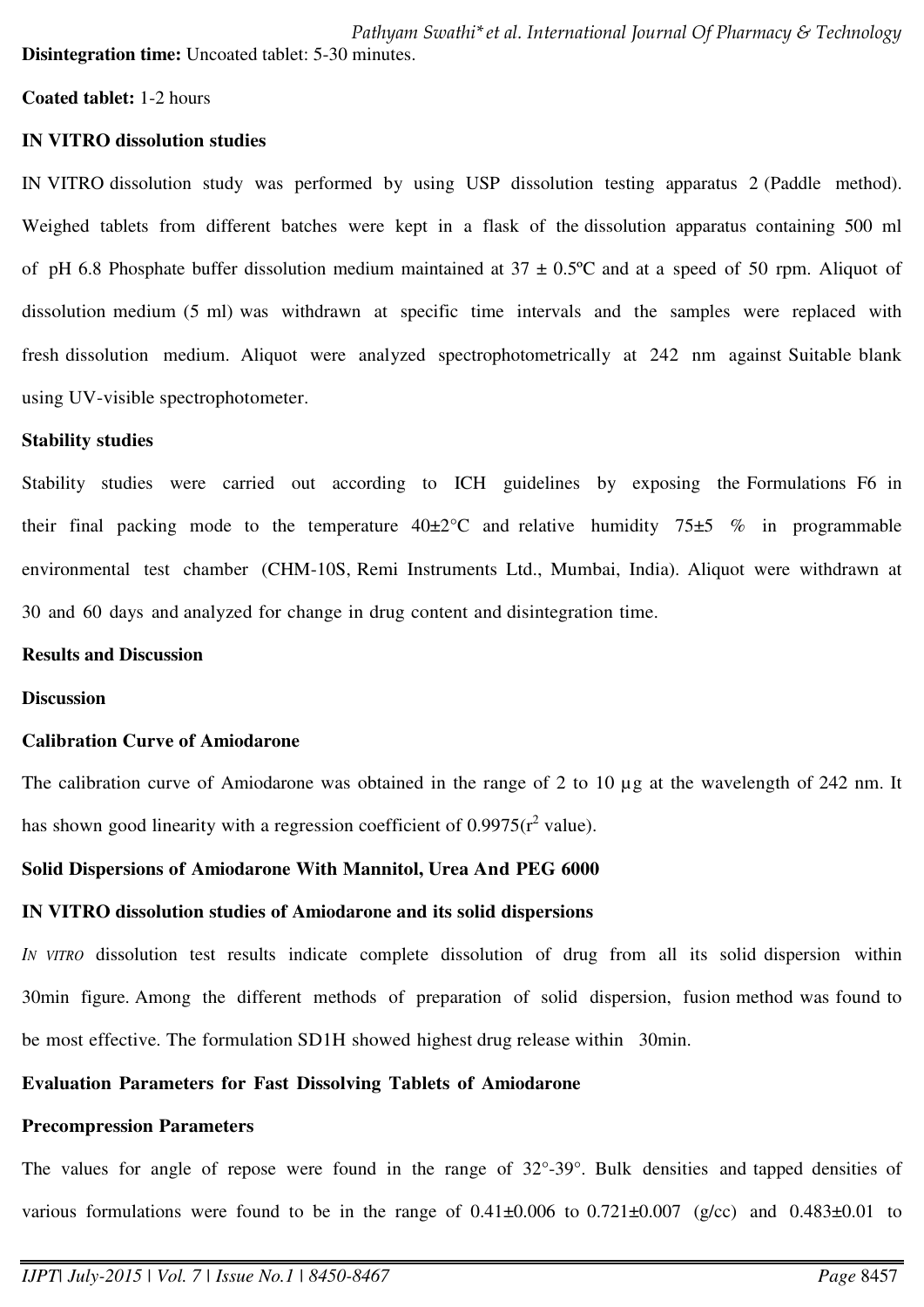*Pathyam Swathi\*et al. International Journal Of Pharmacy & Technology*  0.873±0.02 (g/cc) respectively. From the result it was concluded that the powder blends had good to fair flow properties and these can be used for tablet manufacture.

#### **Post compression Parameters**

#### **Hardness test**

Hardness of the three tablets of each batch was checked by using Monsanto hardness tester and the data's were shown in Table 20. The results showed that the hardness of the tablets was in range of 4.4 to 4.8 Kg/cm<sup>2</sup>.

#### **Weight variation test**

Tablets of each batch were subjected to weight variation test, difference in weight and percent deviation was calculated for each tablet and was shown in the Table 20. The average weight of the tablet is approximately 300 mg; so the permissible limit is 5%. The results of the test showed that, the tablet weights were within pharmacoepial limit.

#### **Friability**

Tablets of each batch were evaluated for percentage friability and the data's were shown in the Table 20. The average friability of all the formulations lies in the range of 0.25 % to 0.70 % which was less than  $1\%$  as per official requirement of IP indicating a good mechanical resistance of tablets.

#### **IN VITRO disintegration time**

Tablets of each batch were evaluated for IN VITRO disintegration time and the data's were shown in the Table 20. The results showed that the disintegration time of prepared tablets were in the range of 3 . 2 2 - 3 . 5 8 mins. The tablets of batch F6 prepared using crospovidone which is suitable for tablet punching.

#### **IN VITRO dissolution studies**

Finally, the tablets were evaluated for IN VITRO dissolution studies in Phosphate buffer and the results were shown in the Table 21. Formulations F1 showed 63.8% of drug release with 6mg of CCS, F2 showed 59.5% of drug release with 6mg of CP, F3 which contain 15mg of CCS showed 88.7% of drug release with in 15 min, F4 showed 93.2% of drug release with 15mg of CP, F5 showed 87.8% of drug release with 15mg of CCS with camphor as sublimating agent and finally F6 showed 98.7%of drug release with 15mg of CP with camphor as sublimating agent. This result exhibit a direct relationship between concentration of super disintegrants and drug release. Among the various formulations tablets of batch F6 prepared with 1 5 m g CP showed complete release of drug within 15 min.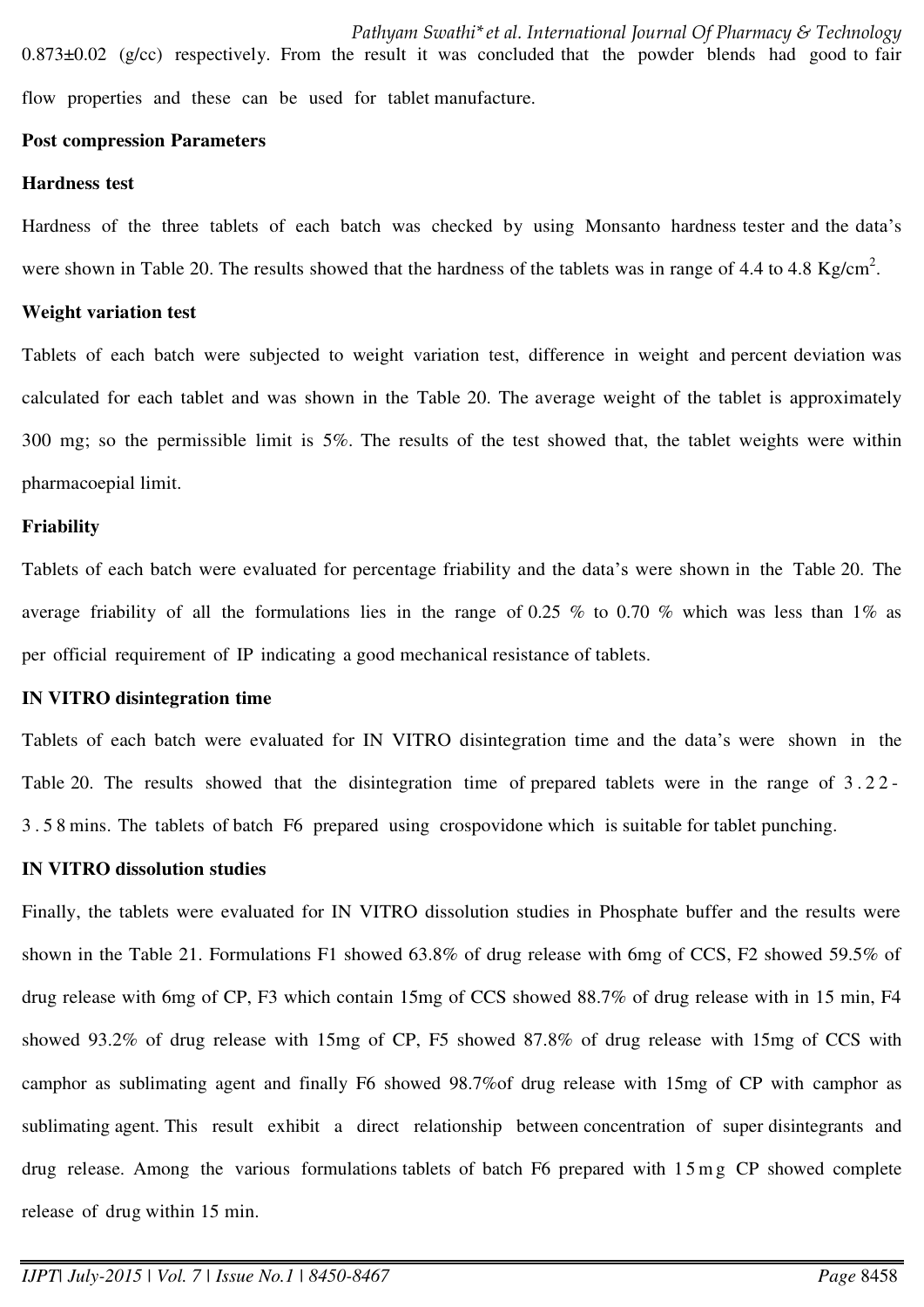### **Conclusion**

Among the various solid dispersions prepared, the formulation SD1H i.e., the solid dispersion of Amiodorone with Urea prepared by fusion method shows faster dissolution rate it was decided to use formulations SD1H to formulate fast dissolving tablets using super disintegrants like CCS, crospovidone by direct compression technique.

The powder blend was subject to various physical characteristics tests such as bulk density, tapped density, Hausners ratio, compressibility index. The powder was compressed and the core tablets were evaluated for weight variation, hardness, thickness, disintegration time and the results were within specification.

In the formulation the best results showed was with CP 5% in formulation with 2% camphor.

#### **List of materials.**

| <b>Materials</b>            | <b>Suppliers</b>                   |
|-----------------------------|------------------------------------|
| Amiodorone                  | Provided by Chandra labs, Hyd      |
| Mannitol                    | ESSEL fine chem. Mumbai            |
| Polyethylene glycol 6000    | ESSEL fine chem. Mumbai            |
| Urea                        | S.D. Fine Chem. Ltd, Mumbai, India |
| Cross povidone              | <b>MYL CHEM Mumbai.</b>            |
| Micro crystalline cellulose | MYL CHEM Mumbai.                   |
| Cross caramellose sodium    | MYL CHEM Mumbai.                   |
| Magnesium stearate          | S.D. Fine Chem. Ltd, Mumbai, India |
| Camphor                     | S.D. Fine Chem. Ltd, Mumbai, India |
| Menthol                     | S.D. Fine Chem. Ltd, Mumbai, India |

**List of equipments.** 

| <b>Equipments</b>             | <b>Model /Company</b>        |
|-------------------------------|------------------------------|
| Electronic balance            | Citizen, India               |
| Tablet compression machine    | Cadmach single punch machine |
| Hardness tester               | Monsanto hardness tester     |
| Dissolution test apparatus    | Lab India                    |
| Disintegration test apparatus | <b>Campbell Electronics</b>  |
| Friability test apparatus     | Riche Rich                   |
| U.V visible spectrophotometer | Shimadzu UV-1601, Japan      |
| Fourier transformer infrared  | Bruker (Tensor 27)           |
| spectrophotometer             |                              |
| pH meter                      | Citizen, India               |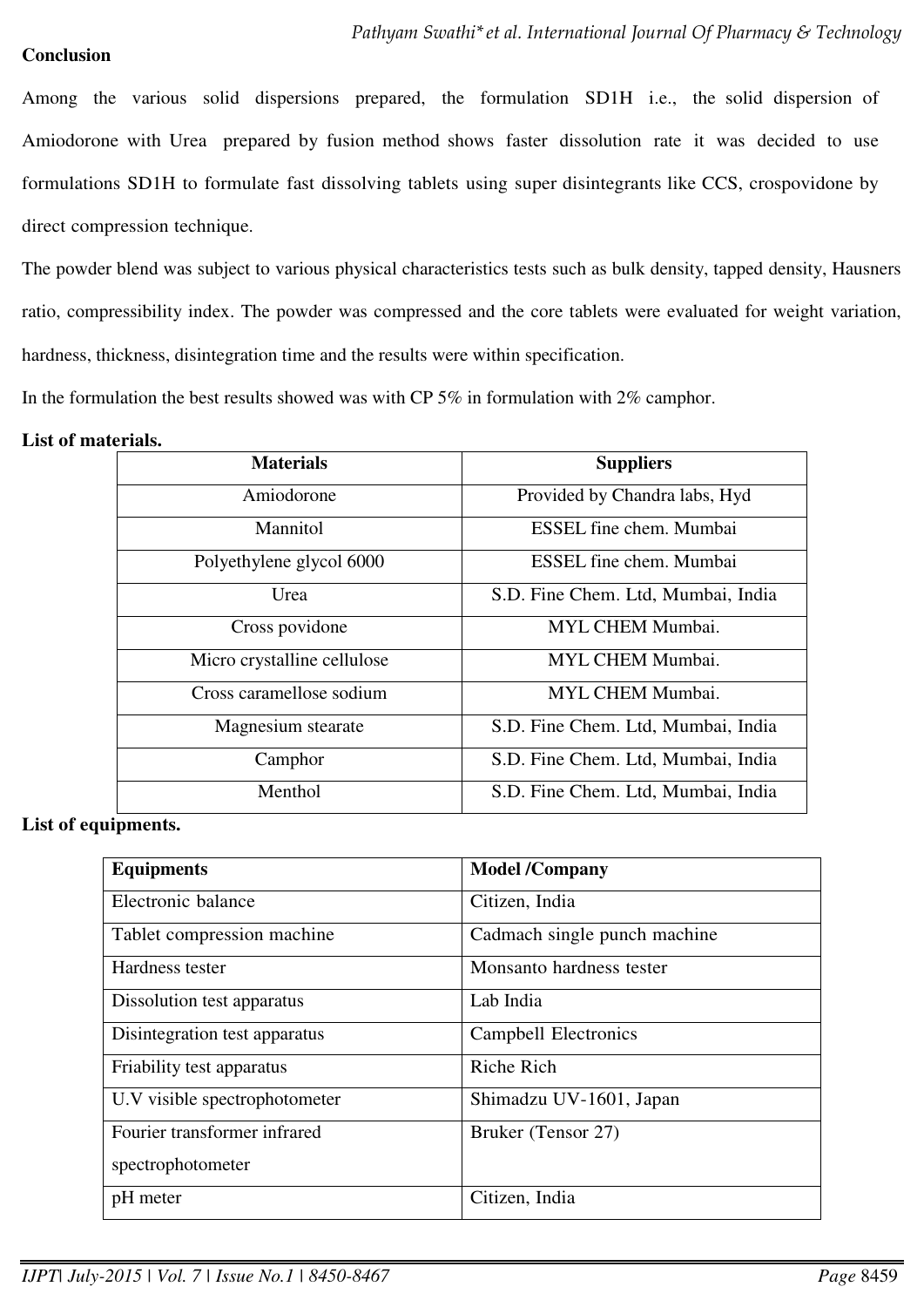# **Composition of Amiodarone solid dispersions.**

| <b>Solid dispersion</b> | <b>Method</b>              | <b>Drug-Polymer</b> | <b>Formulation Code</b> |
|-------------------------|----------------------------|---------------------|-------------------------|
| composition             |                            | ratio               |                         |
|                         |                            |                     |                         |
| Amiodarone:             |                            | 1:1                 | SD <sub>1</sub> A       |
| <b>Mannitol</b>         | <b>Fusion method</b>       | 1:2                 | SD <sub>1</sub> B       |
|                         |                            | 1:3                 | SD1C                    |
|                         | <b>Solvent evaporation</b> | 1:1                 | SD <sub>2</sub> A       |
|                         | method                     | 1:2                 | SD2B                    |
|                         |                            | 1:3                 | SD <sub>2</sub> C       |
|                         |                            | 1:1                 | SD <sub>1</sub> D       |
| Amiodarone:             | <b>Fusion method</b>       | 1:2                 | <b>SD1E</b>             |
| Polyethylene glycol     |                            | 1:3                 | SD1F                    |
| 6000                    | <b>Solvent evaporation</b> | 1:1                 | SD <sub>2</sub> D       |
|                         | method                     | 1:2                 | SD <sub>2</sub> E       |
|                         |                            | 1:3                 | SD <sub>2F</sub>        |
|                         |                            | 1:1                 | SD1G                    |
| Amiodorone:             | <b>Fusion method</b>       | 1:2                 | SD1H                    |
| <b>Urea</b>             |                            | 1:3                 | SD1I                    |
|                         | <b>Solvent evaporation</b> | 1:1                 | SD2G                    |
|                         | method                     | 1:2                 | SD2H                    |
|                         |                            | 1:3                 | SD <sub>2I</sub>        |

# **Formulation Table**

| Ingredients (mg)                | F1  | F2                       | F3  | F <sub>4</sub> | F5  | <b>F6</b> |
|---------------------------------|-----|--------------------------|-----|----------------|-----|-----------|
| <b>Amiodarone SD</b>            | 150 | 150                      | 150 | 150            | 150 | 150       |
| <b>Cross Caramellose Sodium</b> | 6   | $ -$                     | 15  | $ -$           | 15  | --        |
| <b>Cross Povidone</b>           |     | 6                        | --  | 15             | --  | 15        |
| Micro crystalline cellulose     | qs  | qs                       | Qs  | qs             | qs  | qs        |
| <b>Magnesium Stearate</b>       | 6   | 6                        | 6   | 6              | 6   | 6         |
| <b>Menthol</b>                  | 6   | 6                        | 6   | 6              |     |           |
| <b>Starch</b>                   | 7.5 | 7.5                      | 7.5 | 7.5            | 7.5 | 7.5       |
| Camphor                         |     | $\overline{\phantom{a}}$ |     |                | 6   | 6         |
| <b>Total weight</b>             | 300 | 300                      | 300 | 300            | 300 | 300       |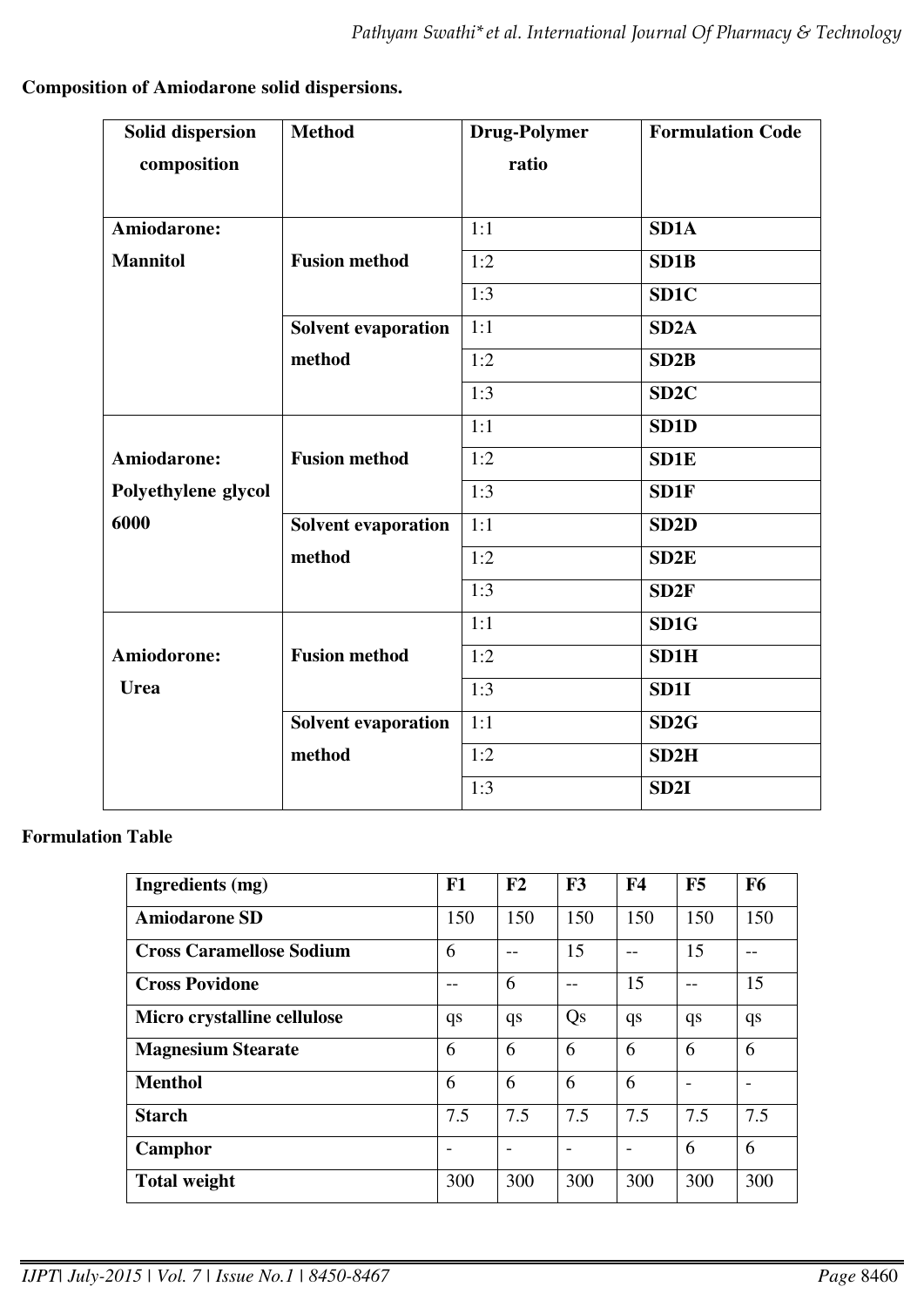| S.NO           | <b>Concentration</b><br>$(\mu g/ml)$ | <b>Absorbance</b> |
|----------------|--------------------------------------|-------------------|
| 1              |                                      |                   |
| $\overline{2}$ | $\overline{2}$                       | 0.144             |
| 3              |                                      | 0.351             |
|                | 6                                    | 0.521             |
| 5              | g                                    | 0.739             |
|                | 10                                   | 0.894             |

### **Standard Calibration Curve of Amiodarone**

### **FT-IR Spectra data of Amiodarone**

| <b>Sno</b>     | <b>Functional group</b>                    | <b>Characteristic</b> | <b>Observed</b> | <b>Peaks for</b> |
|----------------|--------------------------------------------|-----------------------|-----------------|------------------|
|                |                                            | peak cm <sup>-1</sup> | peak for drug   | optimized        |
|                |                                            |                       | $cm^{-1}$       | formulation      |
|                | NΗ<br>$=$ NH<br>$-MH2$                     | 3500 - 3300           | 3492.17         | 3497.30          |
| $\overline{2}$ | $\mathbb{H}_3$<br>$\mathbb{C}\mathrm{H}_2$ | $2960 - 2850$         | 2935.57         | 2935.27          |
| 3              | к                                          | 1770 - 1710           | 1721.95         | 1721.94          |

**Cumulative % drug release in solid dispersion containing Mannitol.** 

| <b>TIME</b> | SD <sub>1</sub> A | SD1B  | SD <sub>1C</sub> | SD <sub>2</sub> A | SD2B  | SD <sub>2C</sub> |
|-------------|-------------------|-------|------------------|-------------------|-------|------------------|
| (MINS)      |                   |       |                  |                   |       |                  |
|             |                   |       |                  |                   |       |                  |
| 5           | 50.12             | 57.19 | 50.12            | 38.41             | 68.7  | 63.8             |
| 10          | 63.02             | 69.7  | 65.4             | 48.12             | 72.3  | 68.5             |
| 15          | 70.29             | 74.8  | 77.6             | 53.7              | 76.6  | 72.2             |
| 20          | 75.71             | 80.1  | 87.5             | 60.7              | 82.1  | 78.8             |
| 30          | 80.15             | 88.15 | 92.17            | 60.7              | 88.30 | 81.8             |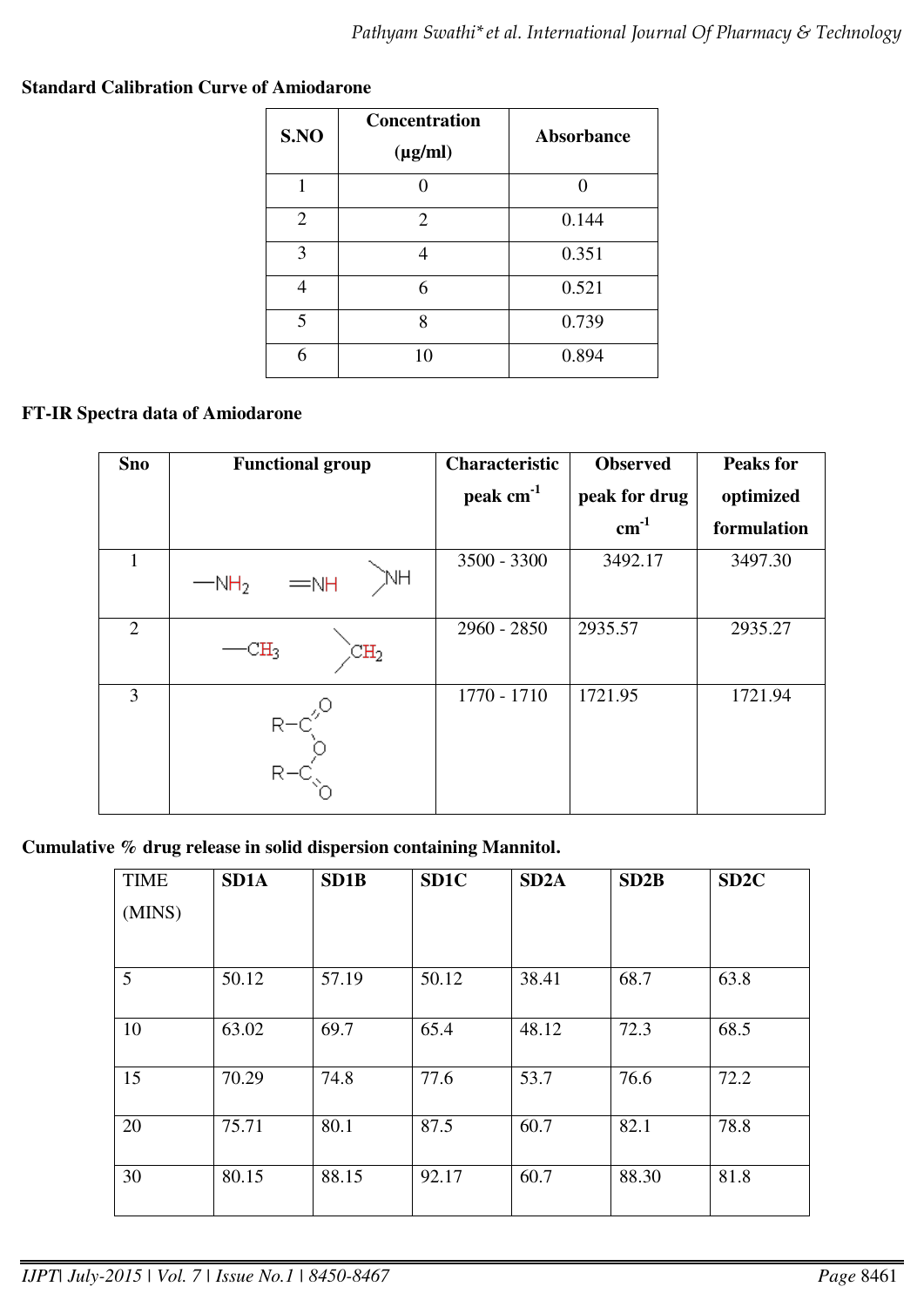| <b>TIME</b> | SD <sub>1</sub> D | <b>SD1E</b> | SD1F | SD <sub>2</sub> D | SD <sub>2</sub> E | SD2F |
|-------------|-------------------|-------------|------|-------------------|-------------------|------|
| (Mins)      |                   |             |      |                   |                   |      |
| 5           | 32.6              | 35.4        | 37.8 | 33.9              | 34.6              | 40.5 |
| 10          | 45.2              | 47.3        | 52.6 | 44.6              | 58.7              | 52.1 |
| 15          | 53.6              | 62.6        | 65.6 | 52.7              | 64.8              | 62.3 |
| 20          | 68.1              | 78.3        | 75.0 | 66.8              | 72.4              | 75.4 |
| 30          | 70.2              | 82.4        | 83.4 | 70.1              | 78.6              | 80.7 |

**Cumulative % drug release in solid dispersion containing PEG 6000.** 

**Cumulative % drug release in solid dispersion containing PEG 6000.** 

| <b>TIME</b> | SD <sub>1</sub> D | <b>SD1E</b> | SD1F | SD <sub>2</sub> D | SD <sub>2</sub> E | SD2F |
|-------------|-------------------|-------------|------|-------------------|-------------------|------|
| (Mins)      |                   |             |      |                   |                   |      |
| 5           | 32.6              | 35.4        | 37.8 | 33.9              | 34.6              | 40.5 |
| 10          | 45.2              | 47.3        | 52.6 | 44.6              | 58.7              | 52.1 |
| 15          | 53.6              | 62.6        | 65.6 | 52.7              | 64.8              | 62.3 |
| 20          | 68.1              | 78.3        | 75.0 | 66.8              | 72.4              | 75.4 |
| 30          | 70.2              | 82.4        | 83.4 | 70.1              | 78.6              | 80.7 |

**Cumulative % drug release in solid dispersion containing Urea.** 

| <b>TIME</b> | SD <sub>1G</sub> | SD1H   | SD <sub>11</sub> | SD2G   | SD2H   | SD <sub>2I</sub> |
|-------------|------------------|--------|------------------|--------|--------|------------------|
| (Mins)      | $\mathscr{G}_0$  | $(\%)$ | $(\%)$           | $(\%)$ | $(\%)$ | $\mathscr{G}_o$  |
| 5           | 42.3             | 46.0   | 42.5             | 35.5   | 56.8   | 51.4             |
| 10          | 52.12            | 59.19  | 51.12            | 40.41  | 70.17  | 65.28            |
| 15          | 65.02            | 71.7   | 67.4             | 49.12  | 74.23  | 70.25            |
| 20          | 73.29            | 84.8   | 75.6             | 55.7   | 77.26  | 75.23            |
| 30          | 77.71            | 94.1   | 88.5             | 63.7   | 84.13  | 82.58            |

# **Pre-Compression Parameters**

| <b>Formulation</b> | <b>BulkDensity</b><br>(gm/ml) | <b>TappedDensity</b><br>(gm/ml) | Carr'sIndex<br>$(\%)$ | <b>HauserR</b><br>atio | Angle<br>of<br>repose |
|--------------------|-------------------------------|---------------------------------|-----------------------|------------------------|-----------------------|
| F1                 | 0.721                         | 0.87                            |                       |                        | $37.28^{0}$           |
|                    |                               |                                 | 17.126                | 1.206                  |                       |
| F2                 | 0.461                         | 0.608                           | 24.177                | 1.32                   | $34.21^{\circ}$       |
| F3                 | 0.41                          | 0.483                           |                       |                        | $36.16^{0}$           |
|                    |                               |                                 | 15.113                | 1.178                  |                       |
| F <sub>4</sub>     | 0.710                         | 0.873                           | 19.714                | 1.251                  | $39.32^{0}$           |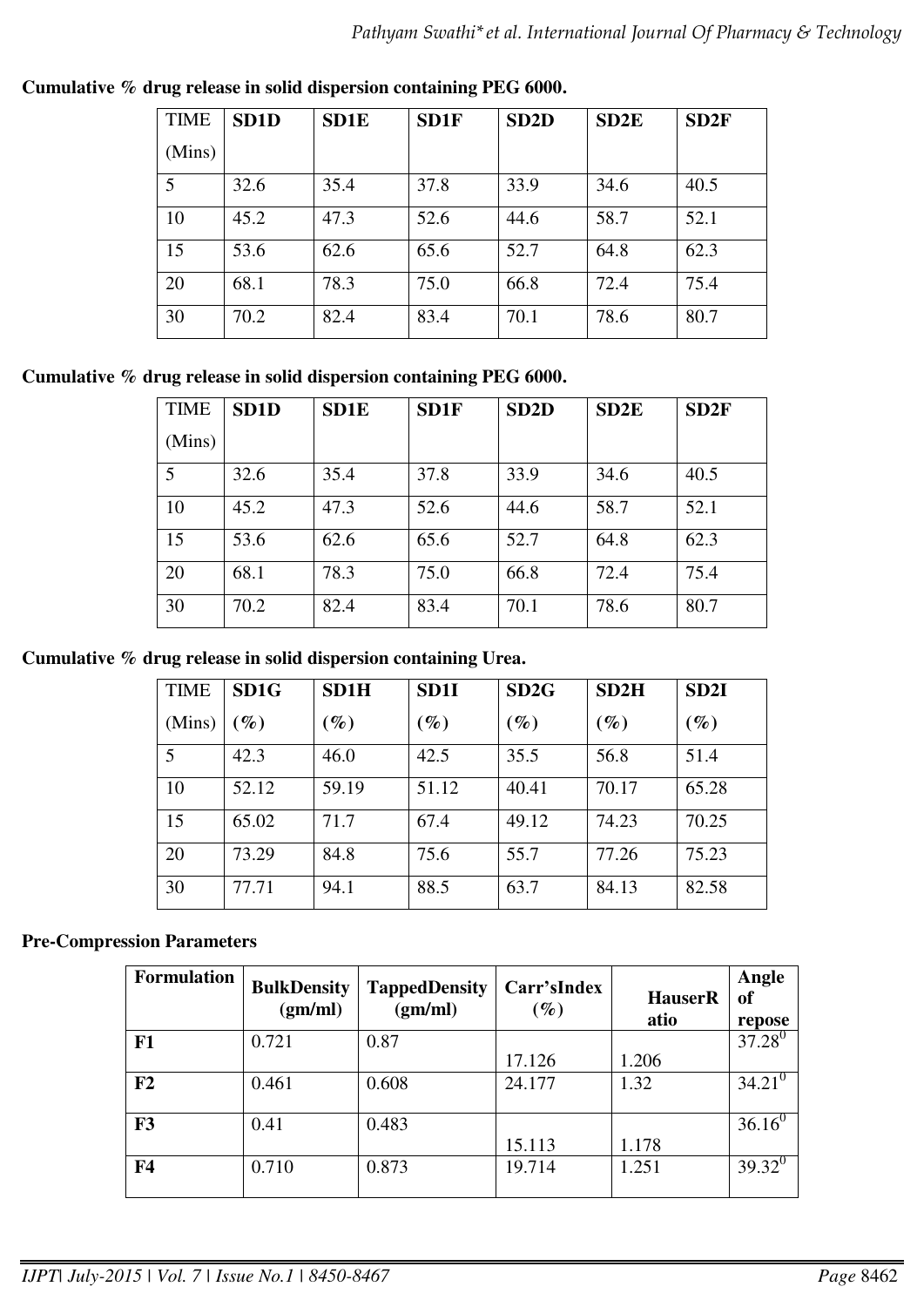*Pathyam Swathi\*et al. International Journal Of Pharmacy & Technology* 

| F5 | 0.453 | 0.583 | 22.299           | 1.288 | $22.42^{\circ}$<br><i><b>JL.4J</b></i> |
|----|-------|-------|------------------|-------|----------------------------------------|
| F6 | 0.500 | 0.600 | רה רה<br>ے ے ۔ ب | 1.295 | $33.46^{\circ}$                        |

### **Stability Studies**

| <b>Time</b> | <b>Colour</b> | Percent drug content $\pm$ St.D.<br>at Room Temperature | Cumulative % drug release<br>$\pm$ St. t 40 <sup>0 C 75% RH</sup> |
|-------------|---------------|---------------------------------------------------------|-------------------------------------------------------------------|
| First day   | White         | 98                                                      | 98                                                                |
| 30 days     | White         | 97.5                                                    | 97.3                                                              |
| 60 days     | White         | 97.25                                                   | 96.85                                                             |
| 90 days     | White         | 96.89                                                   | 96.64                                                             |



# **Standard calibration curve of Amiodarone.**



## **FTIR Spectra of Amiodarone.**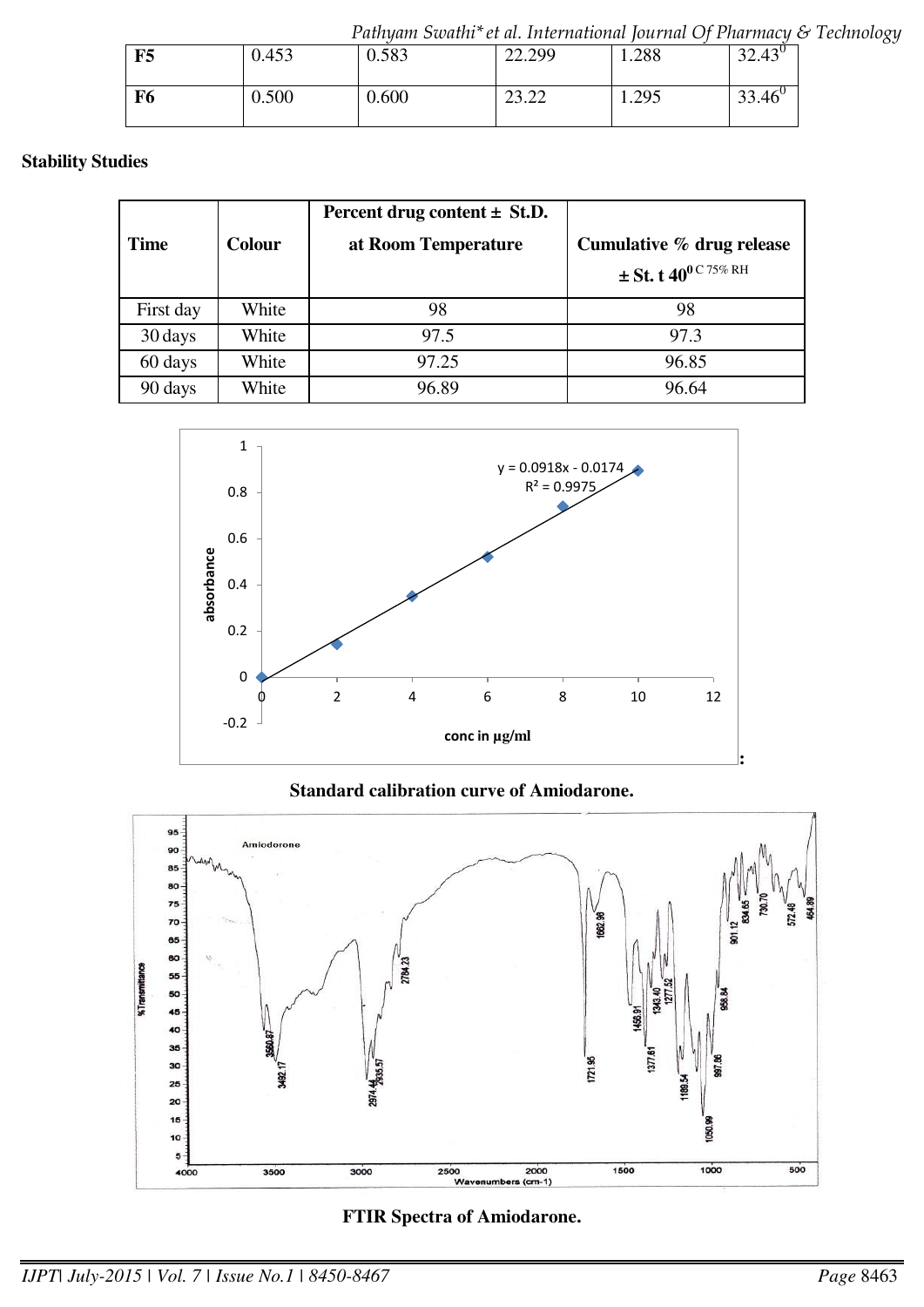*Pathyam Swathi\*et al. International Journal Of Pharmacy & Technology* 



**FTIR Spectra of Amiodarone optimized** 



**Graph for in-vitro drug release for solid dispersion containing Mannitol** 



**Graph for in-vitro drug release for solid dispersion containing PEG 6000.**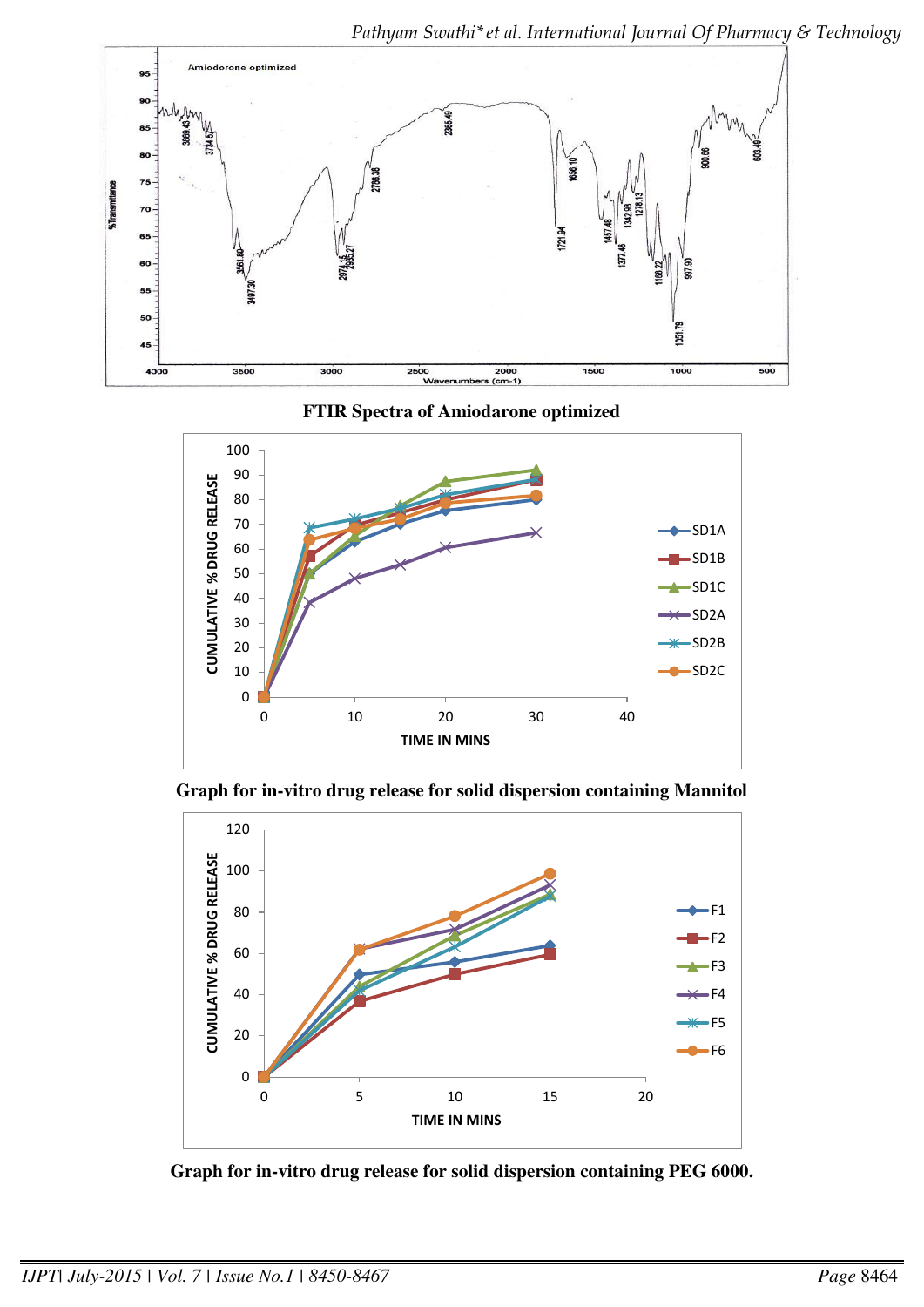

**Graph for in-vitro drug release.** 

### **Acknowledgements**

For the successful completion of any task, maximal efforts, positive approach, along with God's blessings should accompany. First and foremost thanks to ALMIGHTY and May his peace and blessings be up on all of us for granting us the chance and the ability to successfully complete this project.

### **References**

- 1. Sheu MT, Yeh CM, Sokoloski TD. Characterization and dissolution of fenofibrate solid dispersion systems. Int J Pharm. 1994;103:137-146.
- 2. Tanaka N, Imai K, Okimoto K, Ueda S, lbuki YT, Higaki K and Kimura T.Development of novel sustained-release system, disintegration-controlled matrix tablet (DCMT) with solid dispersion granules of nilvadipine (II): In vivo evaluation. JControl Rel. 2006;122:51-56.
- 3. Leuner C, Dressman J. Improving drug solubility for oral delivery using solid dispersions. Eur J Pharm Biopharm. 2000;50:47-60.
- 4. Swarbrick J, Boylan JC. Encyclopedia of Pharmaceutical Technology. Marcel Dekker. INC. New York. 1991;3:315.
- 5. Trapani G, Franco M, Latrofa A, Tullio C , Provenzano MR, Serra M, Muggironi M, Biggio G, Liso G. Dissolution properties and anticonvulsant activity of Phenytoin polyethylene glycol 6000 and polyvinylpyrrolidone K-30 solid dispersions. Int J Pharm, 2001;225:63-73.
- 6. Chiou WL, Riegelman S. Pharmaceutical applications of solid dispersion systems. JPharm Sci. 1971;60(9):1281-1302.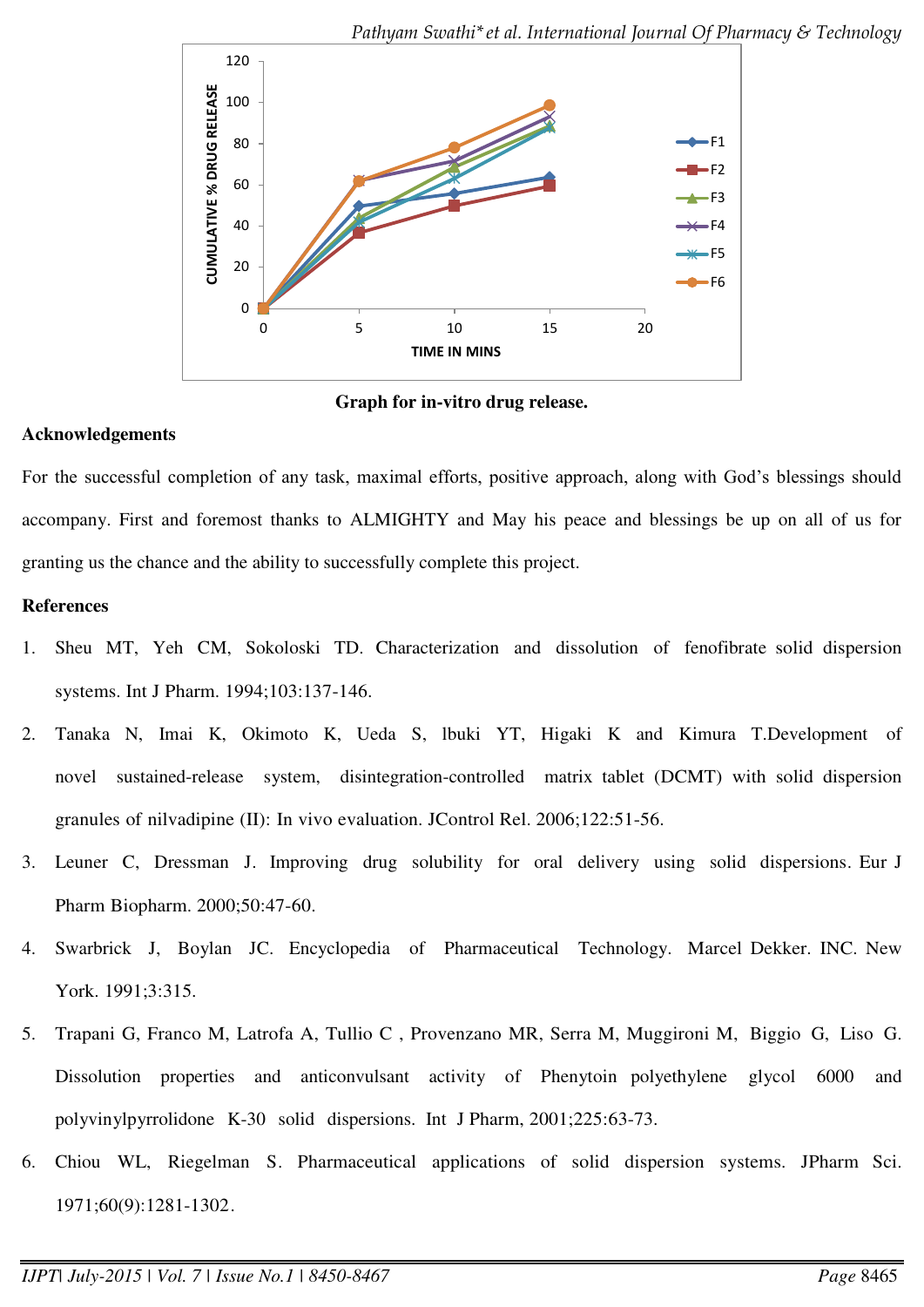- *Pathyam Swathi\*et al. International Journal Of Pharmacy & Technology*  7. Uekama K, Fujinaga T, Hirayama F, Otagiri M, Yamasaki M, Seo H . Improvement of the oral bioavailability of digitalis glycosides by cyclodextrin complexation. JPharm Sci. 1983;72:1338-1341.
- 8. Sastry S, Nyshdham J, Fix J. Recent technological advances in oral drug delivery: A review. AAPS PharmSciTech. 2000;13:138-44.
- 9. Corrigan OI, Stanley T. Mechanisms of dissolution of fast release solid dispersions. Drug Dev Ind Pharm. 1985;11:697-724.
- 10. Kim E, Chun M, Jang J, Lee I, Lee K, Choi H. Preparation of a solid dispersion of felodipine using a solvent wetting method. Eur J Pharm Biopharm. 2006;64:200-205.
- 11. Modi A, Tayade P. Enhancement of dissolution profile by solid dispersion (kneading) technique. AAPS Pharm Sci Tech. 2006;7(3):68.
- 12. Rahamathulla M, Rathod N. Solubility and dissolution improvement of rofecoxib using solid dispesion technique. Pak J Pharm Sci. 2008;21(4):350-355.
- 13. Prajapati ST, Gohel MC, Patel LD. Studies to enhance dissolution properties of carbamazepine. Indian J Pharm Sci. 2007;69:427-430.
- 14. Soniwala MM, Patel PR, Mansuri NS, Parik RK and Gohel MC. Various approaches in dissolution enhancement of rofecoxib. Indian J Pharm Sci. 2005;67:61-65.
- 15. Kimura K, Hirayama F, Arima H, and Uekama K. Effects of aging on crystallization, dissolution and absorption characteristics of amorphous tolbutamide–2-hydroxypropyl β-cyclodextrin complex. Chem Pharm Bull. 2000;48:646-650.
- 16. Corveleyn S, Remon JP. Formulation and production of rapidly disintegrating tablets by lyophilization using hydrochlorthiazide as a REPAGLINIDE. Int J Pharm. 1997;152:215-225.
- 17. Omaima AS, Mohammed AH, Nagia AM, Ahmed SZ. Formulation and optimization of mouth dissolve tablets containing rofecoxib solid dispersion. AAPSPharmSciTech.2006;7(2):E1-E9
- 18. Gohel M, Patel M, Amin A, Agrawal R, Dave R, Bariya N. Formulation design and optimization of mouth dissolve tablets of nimesulide using vacuum drying technique.AAPS PharmSciTech. 2004;5:E36.
- 19. Kuchekar BS, Badhan AC, Mahajan HS. Mouth dissolving tablets of salbutamol sulphate: A novel drug delivery system. Indian Drugs. 2004;41(10):592-598.
- 20. Malke S, Shidhaye S, Kadam VJ. Formulation and evaluation of oxacarbazepine fast dissolve tablets.